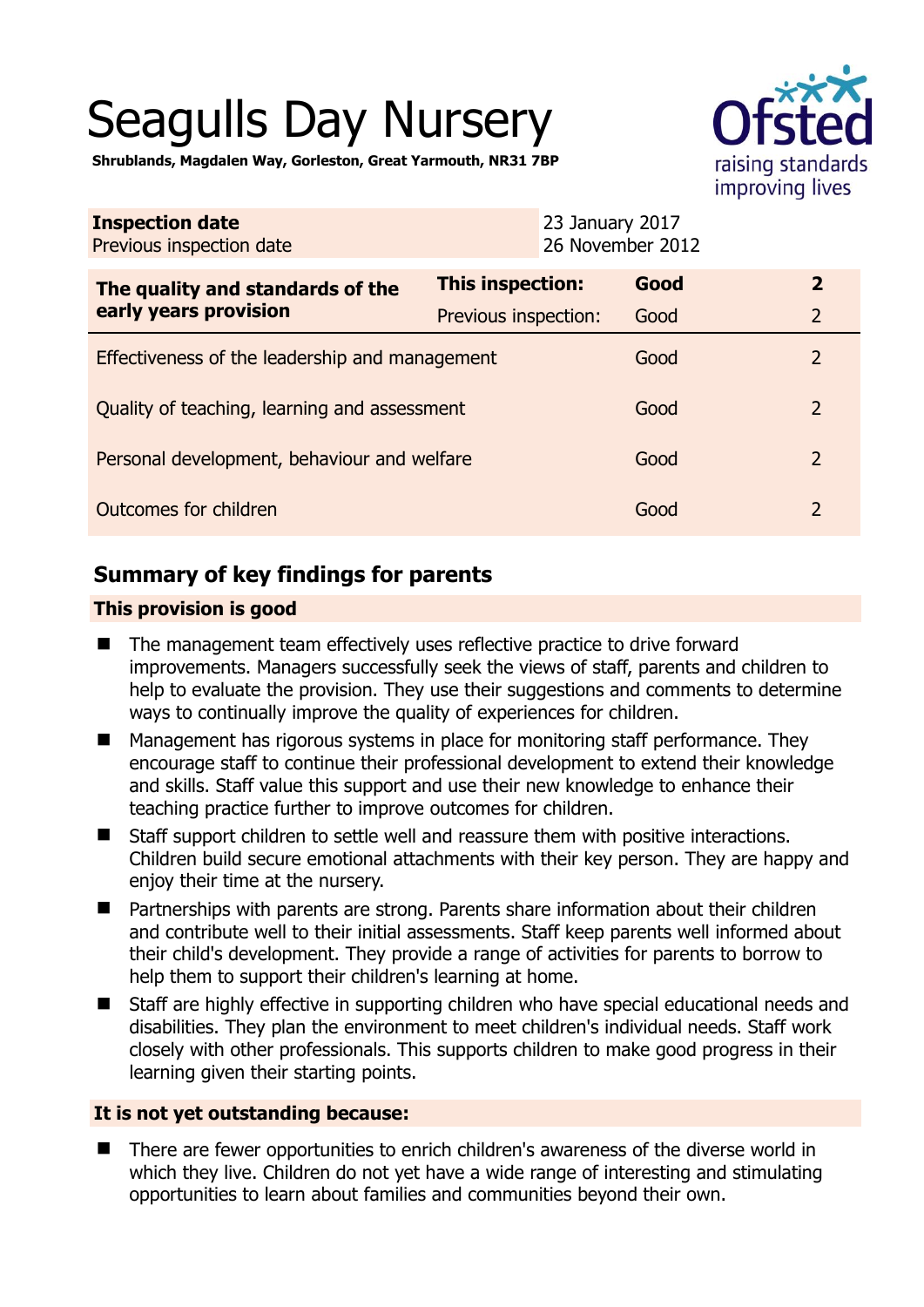# **What the setting needs to do to improve further**

### **To further improve the quality of the early years provision the provider should:**

**E** provide children with more opportunities to explore and value the diverse world in which they live to extend their learning to higher levels.

#### **Inspection activities**

- $\blacksquare$  The inspector observed the quality of teaching during activities indoors and outdoors, and assessed the impact this has on children's learning.
- The inspector spoke with staff and children during the inspection.
- The inspector completed a joint observation with the early years professional.
- The inspector held a meeting with the nursery manager and deputy manager. She looked at relevant documentation and evidence of the suitability of staff working in the nursery.
- The inspector spoke to a small number of parents during the inspection and took account of their views.

#### **Inspector**

Karen Harris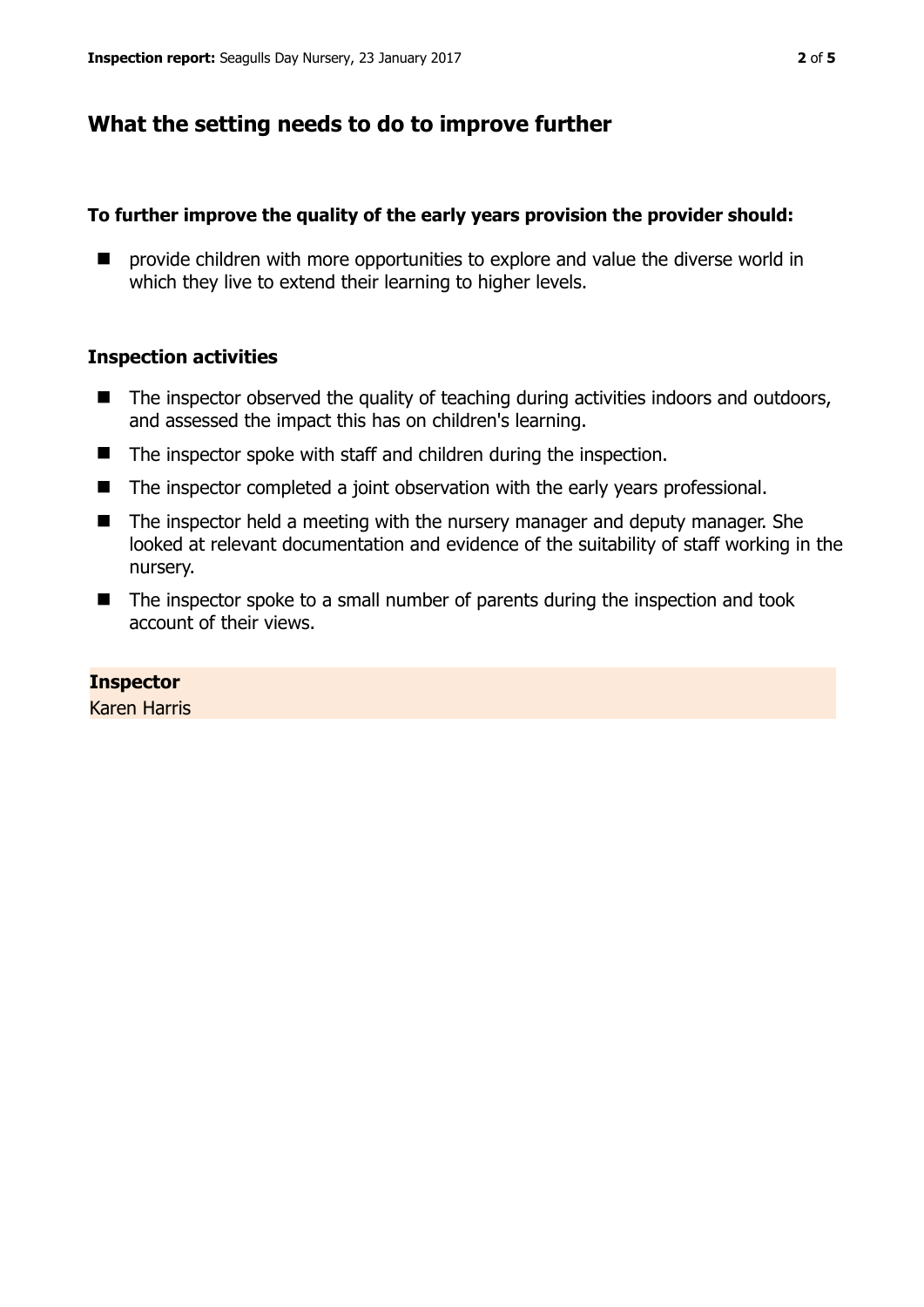# **Inspection findings**

## **Effectiveness of the leadership and management is good**

Staff are well qualified and demonstrate a good understanding of how children learn and develop. They keep accurate records of children's achievements and progress. Any gaps in children's learning are quickly identified and addressed. Management regularly monitors all children's progress to continually and robustly check on the quality of the provision. Additional funding, such as the early years pupil premium, is spent effectively to help to promote the development of children. The arrangements for safeguarding are effective. Management undertakes rigorous recruitment and induction procedures to ensure all staff and students are suitable to work with children. Staff are fully aware of the nursery's policies and expectations. They carry out their responsibilities to safeguard children diligently. Staff have a clear understanding of the procedures to follow if they have any concerns about children's welfare.

## **Quality of teaching, learning and assessment is good**

Staff have high expectations of what all children can achieve. They skilfully adapt their teaching skills to accommodate different abilities. For example, they use simple language and hand gestures for those who are developing their communication skills. Staff are enthusiastic and motivate children to learn as they play alongside them. Children enjoy exploring different textures, such as foam, play dough and sand. Staff ask questions to encourage children to extend their learning. They make suggestions and demonstrate ideas for children to take on board and try out themselves. Babies have ample space to move around safely to practise their early walking skills and promote their physical development. Staff consistently respond to babies' babbles and vocalisations.

## **Personal development, behaviour and welfare are good**

Children have daily opportunities to be active in the spacious outdoor areas. This helps to promote their good health and supports their physical well-being. Staff pay close attention to health and safety. They carry out risk assessments and daily checks of the premises to ensure that all areas used by the children are safe and suitable. Staff are good role models. They are calm and provide clear guidance for children about what is acceptable behaviour. Children are familiar with the daily routines, which helps to support their emotional well-being. Staff support children to become independent and responsible. Children join in tidying toys away and pour their own drinks. Staff support pre-school children to use suitable knives to cut their own fruit. They offer regular praise to children for their efforts and achievements. This helps to raise their confidence and self-esteem.

## **Outcomes for children are good**

Children develop many skills in preparation for the next stage in their learning, such as starting school. They follow good hygiene routines and attend to their own personal care needs, relevant to their age and ability. Children share and take turns with popular toys. They develop their concentration as they learn to listen to adults. They enthusiastically join in with familiar rhymes during singing sessions. Children have many opportunities to develop their early writing skills. All children make good progress in their learning. Children who have starting points below those expected for their age quickly catch up.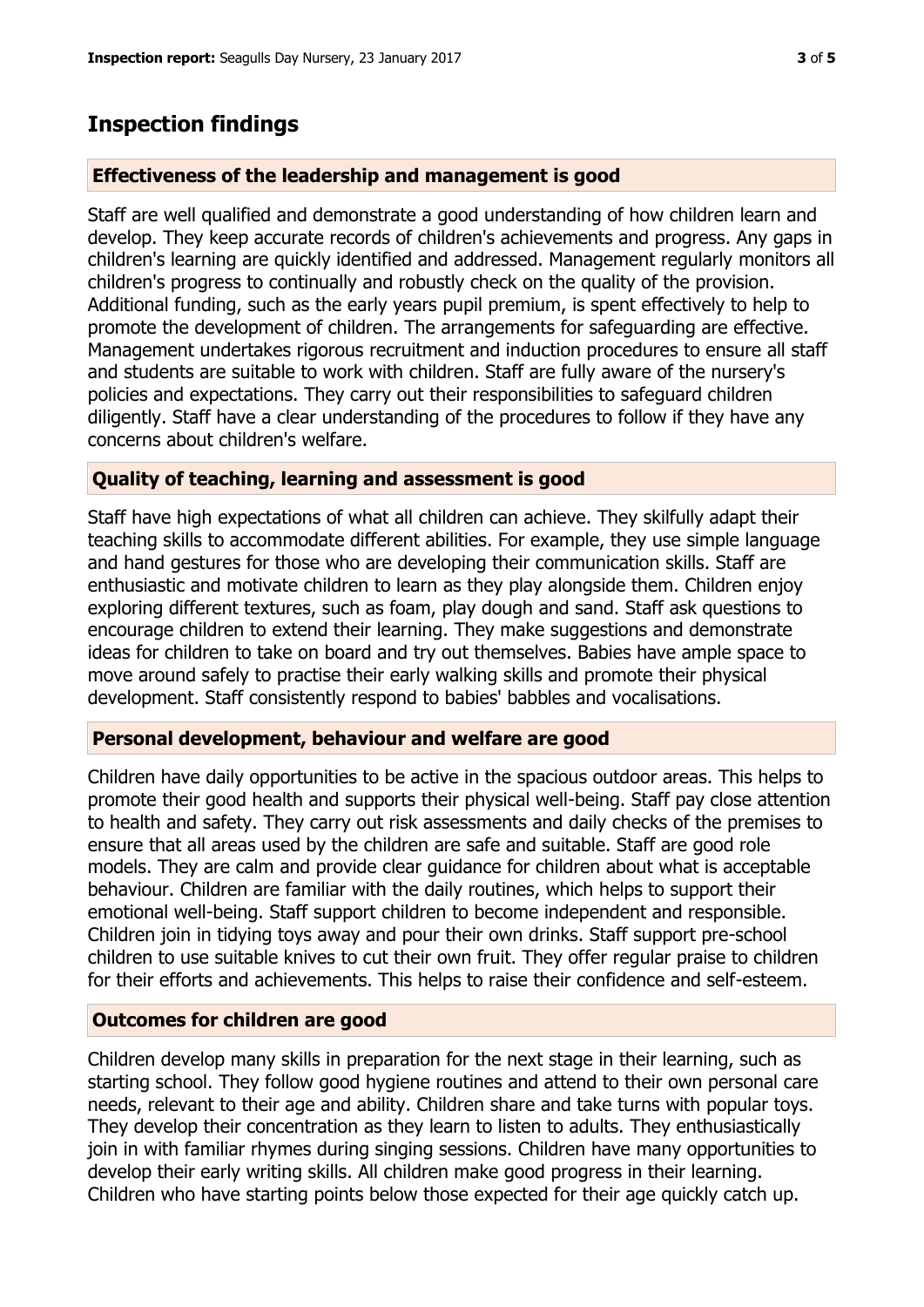# **Setting details**

| Unique reference number                             | EY449161                              |
|-----------------------------------------------------|---------------------------------------|
| <b>Local authority</b>                              | <b>Norfolk</b>                        |
| <b>Inspection number</b>                            | 1060313                               |
| <b>Type of provision</b>                            | Full-time provision                   |
| Day care type                                       | Childcare - Non-Domestic              |
| <b>Registers</b>                                    | Early Years Register                  |
| <b>Age range of children</b>                        | $1 - 4$                               |
| <b>Total number of places</b>                       | 62                                    |
| <b>Number of children on roll</b>                   | 119                                   |
| Name of registered person                           | <b>Great Yarmouth Community Trust</b> |
| <b>Registered person unique</b><br>reference number | RP902560                              |
| <b>Date of previous inspection</b>                  | 26 November 2012                      |
| <b>Telephone number</b>                             | 01493660099                           |

Seagulls Day Nursery was registered in 2012. It is one of a six nurseries managed by the Great Yarmouth Community Trust. The nursery employs 17 members of childcare staff. All staff hold appropriate early years qualifications at level 3 or above, including two with early years professional status. The nursery opens from Monday to Friday all year round, except for a week at Christmas. Sessions are from 8am until 5pm. The nursery provides funded early education for two-, three- and four-year-old children. It supports children who speak English as an additional language and children who have special educational needs and disabilities.

This inspection was carried out by Ofsted under sections 49 and 50 of the Childcare Act 2006 on the quality and standards of provision that is registered on the Early Years Register. The registered person must ensure that this provision complies with the statutory framework for children's learning, development and care, known as the early years foundation stage.

Any complaints about the inspection or the report should be made following the procedures set out in the guidance 'Complaints procedure: raising concerns and making complaints about Ofsted', which is available from Ofsted's website: www.gov.uk/government/organisations/ofsted. If you would like Ofsted to send you a copy of the guidance, please telephone 0300 123 4234, or email enquiries@ofsted.gov.uk.